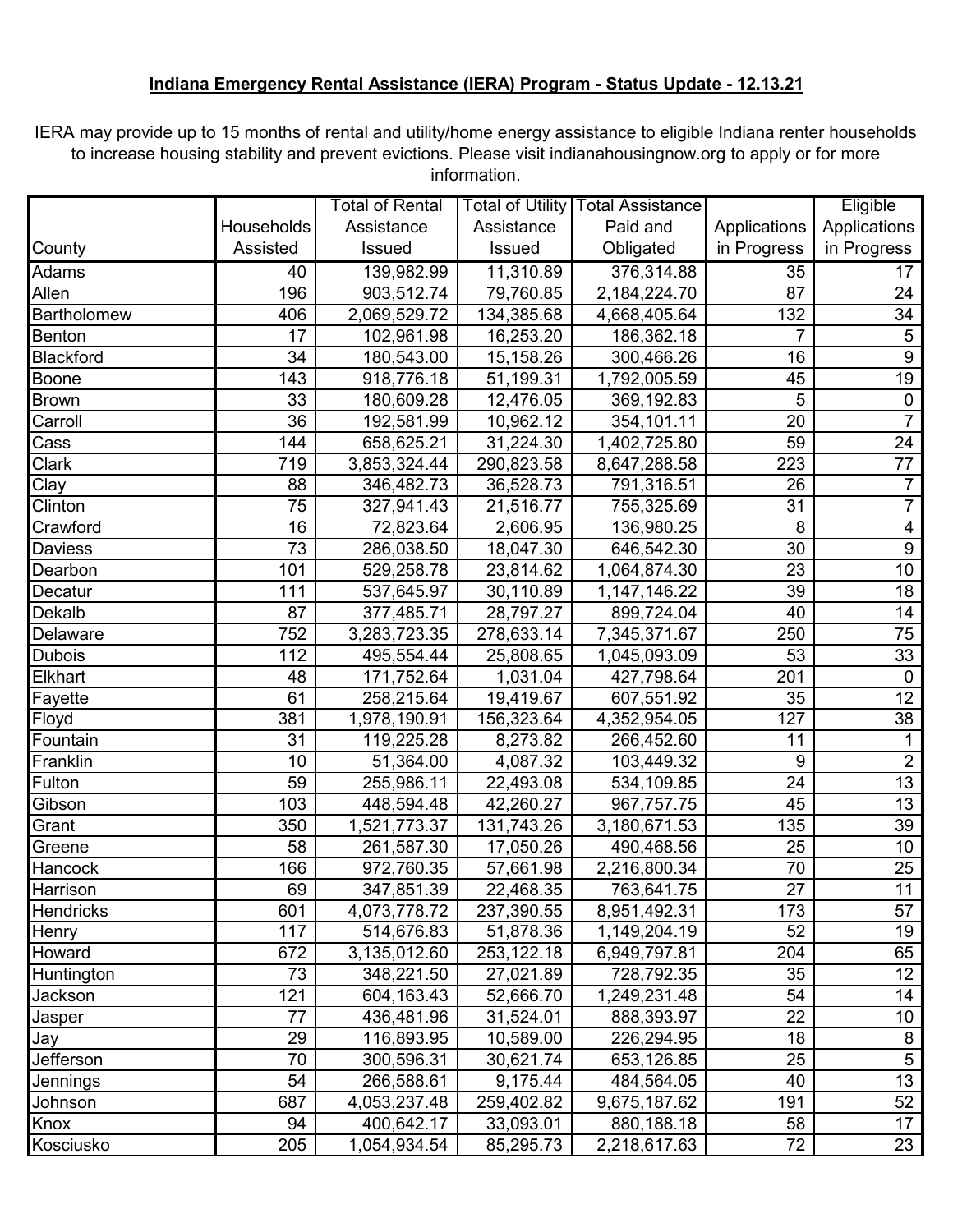| LaGrange                | 24              | 118,363.66                               | 11,926.03  | 227,219.99                                | 16             | 6                |
|-------------------------|-----------------|------------------------------------------|------------|-------------------------------------------|----------------|------------------|
| LaPorte                 | 766             | 4,314,538.17                             | 307,681.67 | 8,546,488.83                              | 221            | 94               |
| Lawrence                | 96              | 557,933.63                               | 28,372.01  | 1,041,970.63                              | 54             | 16               |
| Madison                 | 895             | 4, 162, 318.01                           | 388,387.27 | 9,183,446.00                              | 320            | 93               |
| Marshall                | 102             | 473,655.26                               | 33,745.34  | 1,014,831.05                              | 30             | 13               |
| Martin                  | 17              | 68,260.00                                | 2,940.01   | 139,560.01                                | 5              | $\overline{2}$   |
| Miami                   | 133             | 662,405.63                               | 39,313.50  | 1,281,843.37                              | 55             | 14               |
| Monroe                  | 604             | 2,863,479.39                             | 167,561.06 | 6,711,194.54                              | 185            | 46               |
| Montgomery              | 97              | 440,038.96                               | 19,752.67  | 967,645.63                                | 50             | 18               |
| Morgan                  | 175             | 1,029,591.15                             | 44,719.16  | 1,974,319.69                              | 82             | 34               |
| Newton                  | 19              | 98,501.26                                | 11,096.68  | 216,547.94                                | 11             | $\mathbf 0$      |
| Noble                   | 76              | 316,826.58                               | 17,730.39  | 757,066.95                                | 41             | 18               |
| Ohio                    | 8               | 49,706.00                                | 1,592.74   | 82,988.74                                 | 3              | 0                |
| Orange                  | 56              | 242,600.09                               | 16,807.87  | 497,587.96                                | 22             | $\boldsymbol{9}$ |
| Owen                    | 27              | 160,692.00                               | 7,419.85   | 289,548.35                                | 15             | $\,6$            |
| Parke                   | 16              | 71,698.60                                | 4,401.70   | 132,446.30                                | 10             | 5                |
| Perry                   | 26              | 87,288.00                                | 5,603.15   | 209,111.15                                | 13             | $\overline{0}$   |
| Pike                    | 16              | 76,515.00                                | 5,958.26   | 150,363.26                                | 11             | $\overline{5}$   |
| Porter                  | 685             | 3,974,335.81                             | 258,155.61 | 8,818,724.90                              | 217            | 81               |
| Posey                   | 36              | 144,899.37                               | 12,724.30  | 307,535.67                                | 19             | 4                |
| Pulaski                 | 20              | 106,944.50                               | 6,176.00   | 178,300.50                                | 10             | $\overline{7}$   |
| Putnam                  | 56              | 249,954.64                               | 26,826.18  | 566,524.27                                | 18             | 4                |
| Randolph                | 58              | 235,889.00                               | 22,548.42  | 488,929.42                                | 23             | 10               |
| <b>Ripley</b>           | 54              | 236,295.12                               | 18,662.16  | 508,802.28                                | 20             | 6                |
| Rush                    | 50              | 176,859.63                               | 15,256.34  | 445,684.57                                | 20             | $\overline{5}$   |
| <b>Scott</b>            | 139             | 679,045.09                               | 45,110.33  | 1,452,316.21                              | 67             | $\overline{19}$  |
| Shelby                  | 204             | 1,061,419.02                             | 69,335.74  | 2,315,520.55                              | 63             | 21               |
| Spencer                 | 30              | 133,365.00                               | 12,087.50  | 262,493.50                                | 17             | $\overline{7}$   |
| St Joseph               | $\mathbf 0$     | 0.00                                     | 0.00       | 0.00                                      | 37             | 4                |
| <b>Starke</b>           | 38              | 207,544.77                               | 10,862.60  | 388,808.60                                | 26             | 10               |
| Steuben                 | 54              | 247,391.60                               | 18,832.97  | 560,072.57                                | 21             | 10               |
| Sullivan                | 48              | 194,902.75                               | 14,990.44  | 421,625.45                                | 21             | $\boldsymbol{9}$ |
| Switzerland             | $\overline{23}$ | 139,863.16                               | 9,275.47   | 232,822.63                                | 13             | $\overline{3}$   |
| Tippecanoe              | 1,476           | 7,262,663.93                             | 526,655.16 | 17,977,473.40                             | 430            | 105              |
| Tipton                  | 39              | 222,020.12                               | 27,124.20  | 400,867.09                                | 7              | 0                |
| Union                   | 22              | 107,340.20                               | 5,035.36   | 191,280.56                                | $\overline{7}$ | 4                |
| Vanderburgh             | 1,521           | 6,544,449.56                             | 769,294.28 | 15,632,426.58                             | 579            | 154              |
| Vermillion              | 30              | 141,518.33                               | 15,820.50  | 261,819.83                                | 11             | 5                |
| Vigo                    | 950             | 4,077,882.67                             | 373,400.49 | 9,309,296.58                              | 314            | 79               |
| Wabash                  | 35              | 148,920.52                               | 13,276.25  | 341,638.77                                | 19             | 10 <sup>°</sup>  |
| Warren                  | 6               | 26,346.50                                | 6,135.31   | 57,955.81                                 | 8              | $\overline{2}$   |
| Warrick                 | 154             | 744,074.76                               | 69,700.69  | 1,717,223.20                              | 61             | 18               |
| Washington              | 99              | 454,150.59                               | 28,628.84  | 945,014.43                                | 32             | 16               |
| Wayne                   | 310             | 1,293,722.01                             | 91,147.88  | 2,858,160.31                              | 118            | 44               |
| Wells                   | 80              | 434,530.11                               | 10,874.46  | 786,073.38                                | 37             | 9                |
| White                   | 58              | 261,264.08                               | 25,786.01  | 604,602.72                                | 22             | 8                |
| Whitley                 | 81              | 376,986.47                               | 20,852.10  | 856,034.63                                | 31             | 8                |
| Total                   | 16,828          |                                          |            | 82,828,922.35 6,323,597.63 184,392,218.14 | 6,194          | 1,893            |
|                         |                 | <b>Sub-granted Obligated Communities</b> |            |                                           |                |                  |
|                         | 10,088          |                                          |            |                                           |                |                  |
| Marion - as of 09.30.21 |                 |                                          |            | 76,326,846.60                             |                |                  |